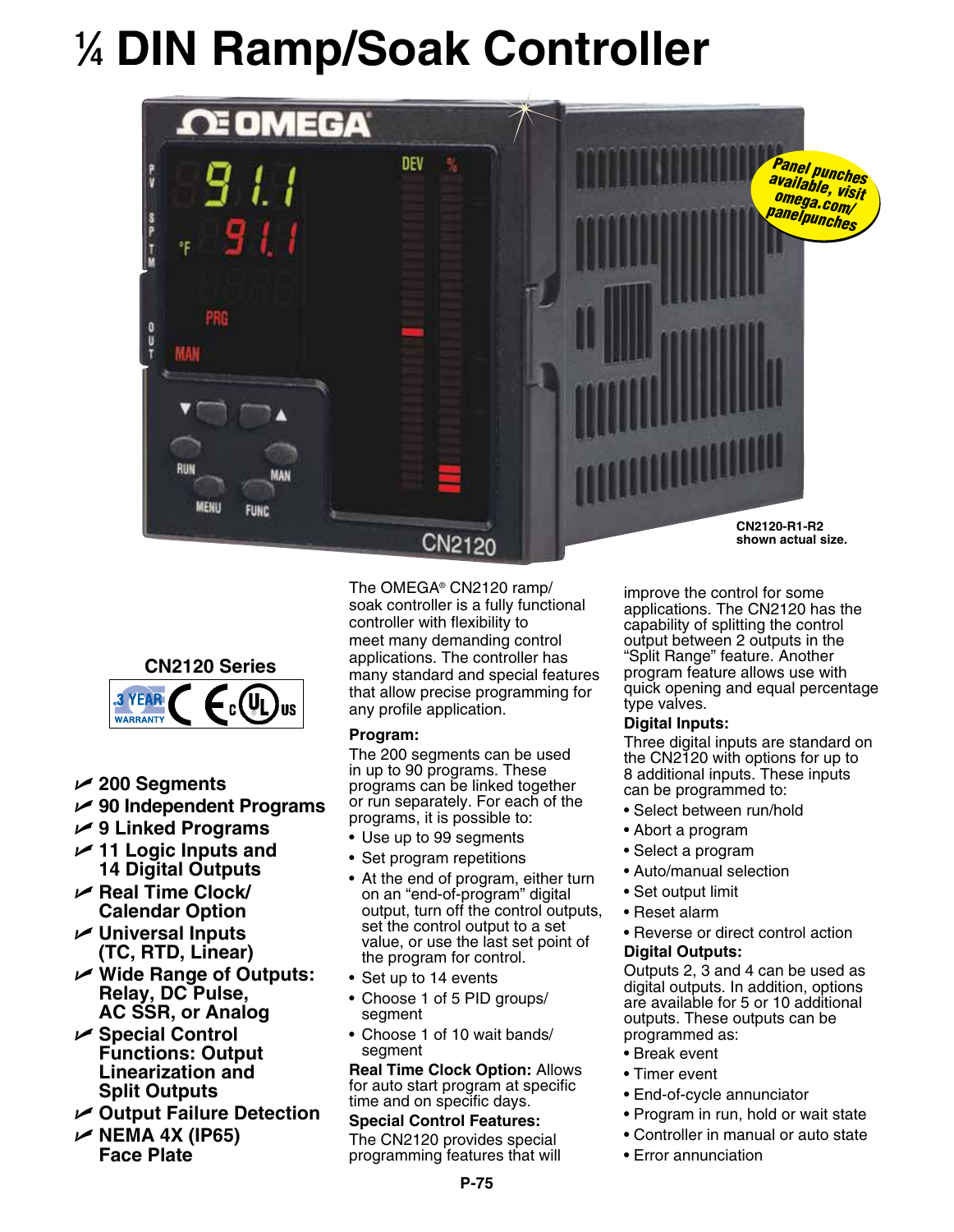#### **Display Indicators**

- **°C** Process variable in degrees Centigrade.
- **°F** Process variable in degrees Fahrenheit.
- **ST** Flashing or lit, smart algorithm activated.<br>**RUN** Lit when program is running, flashing when
- Lit when program is running, flashing when the time-out of the run function is complete.
- HLD Lit when program is stopped (hold mode), flashing when the time-out of hold function.
- **PRG** Lit in program mode, flashing during editing or testing of new program (2 digits above indicate program number).<br>
<sup>9</sup>/<sub>2</sub> lit when the lower display shows control output value.
- **%** Lit when the lower display shows control output value. Lit in program mode, flashing when adding segment to a program (2 digits above indicate segment number). Segment in progress is a ramp up, flashing slowly when
- fast forward in progress, flashing fast when fast backward in progress.
- Segment in progress is a soak, flashing slowly when fast forward in progress, flashing fast when fast backward in progress.
- Segment in progress is a ramp down, flashing slowly when
- fast forward in progress, flashing fast when fast backward in progress.
- **MAN** Lit in manual mode.
- **REM** Lit when serial link enabled.
- **RSP** Lit when setpoint trim is used (auxiliary linear input).
- **SPX** Lit when setpoint from serial link is used.
- **1** Lit when out 1 is on when programmed as control, alarm, or event output.
- **2** Lit when out 2 is on when programmed as control, alarm, or event output.
- **3** Lit when OUT 3 is on when programmed as a control, alarm, or event output.
- **4** Lit when OUT 4 is on when programmed as a control, alarm, or event output.

## **Specifications**

**Front Protection:** NEMA 4X (IP65) for indoor locations

**Installation:** Panel mounting **Panel Cutout: 92 x 92 mm (3.6 x 3.6")** 

**Dimensions:** 96 H x 96 W x 128 mm D (3.8 x 3.8 x 5")

**Weight:** 700 g (1.5 lb)

**Accuracy:** ± 0.2% fsv, @ 25°C and nominal power supply **Sampling Time:** 125 ms for linear

inputs; 250 ms for thermocopuple or RTD **Resolution:** 30000 counts

**Power Supply:** 100 to 240 Vac 50/60 Hz (from 10% to -15% of the nominal value) or 24 Vdc/Vac (10% of nominal value)

**Power Consumption:** 20 VA max **Common Mode Rejection Ratio:**  > 120 dB @ 50/60 Hz

**Normal Mode Rejection Ratio:**  > 60 dB @ 50/60 Hz

**Electromagnetic Compatibility and Safety Requirements:** CE approved, conforming to council directives 89/336/ EEC (reference harmonized standard EN 50081-2 EN 50082-2) and to council directives 73/23/EEC and 93/68/EEC (reference harmonized standard EN 61010-1)

**Operating Temperature:** 0 to 50°C (32 to 122°F)

**Storage Temperature:** -20 to 70°C (-4 to -122°F)

**Humidity:** 20% to 85% RH, non-condensing

#### **Measuring Input RTD Input:**

**RTD Type:** Pt 100 Ω , 3-wire connection **Calibration:** According to DIN 43760,  $= 0.00385$ 

**Standard Ranges:** -200 to 850°C (-346 to 1562°F), -199.9 to 850°C (-330 to 1560°F) or -199.9 to 999.9°F **Thermocouples:**

**Burn Out: Detection of open**  input circuit (wire or sensor) with underrange or overrange

selectable indication **Cold Junction:** Automatic compensation for an ambient temperature between 0 and 50°C (32 to 122°F)

**Cold Junction Compensation Error:**  0.1°C/°C

**Thermocouple Types:** B, C, D, E, G, L, J, K, N, Ni/NiMo, R, S, T, U

**Linear Inputs (mA and V): Input Linearization:** Programmable square root extraction **Readout:** Keyboard programmable from -1999 to 9999 **Decimal Point:** Programmable

in any position **Input:** 0 to 20 mA, 4 to 20 mA; 0 to 60 mV, 12 to 60 mV; 0 to 5V, 0 to 10V, 2 to 10V





*OMEGACARESM extended warranty program is available for models shown on this page. Ask your sales representative for full details when placing an order. OMEGACARESM covers parts, labor and equivalent loaners.*

#### **Auxiliary Input (Optional):**

**Function:** This input can be used as trim function, algebraically added between this value and the operative setpoint

**Scaling:** Programmable from -1999 to 9999

**Sampling Time:** 500 ms

**Accuracy:** ±0.2% FS ±1digit @ 25°C (76°F) and nominal power supply voltage

**Standard Range Tables**

**Input:** 0 to 20 mA, 4 to 20 mA; 0 to 5V, 1 to 5V, 0 to 10V,

2 to 10V

#### **Outputs**

**Types:** Supplied with up to 4 digital outputs (relay, DC pulse, AC SSR, or servomotor drive) and up to 2 linear outputs (mA)

**OUT 1- and 2 -Relay:** 

SPDT, 3 A @ 250 Vac

**OUT 1- and 2-DC Pulse: Logic Level 1:** 14V @ 20 mA max, 24V @ 1 mA **OUT 1- and 2-AC SSR:**  Rating from 50 mA to 1 A, from 24 Vac to 250 Vac

**OUT 3- and 4-Relay:** SPST, 3 A @ 250 Vac on resistive load **Analog Outputs:** Out 5 and 6 **Output Type: Isolated output** 

programmable as: 0 to 20 mA, 4 to 20 mA

**Scaling:** Programmable from -1999 to 9999

**Maximum Load:** 600 W

**P**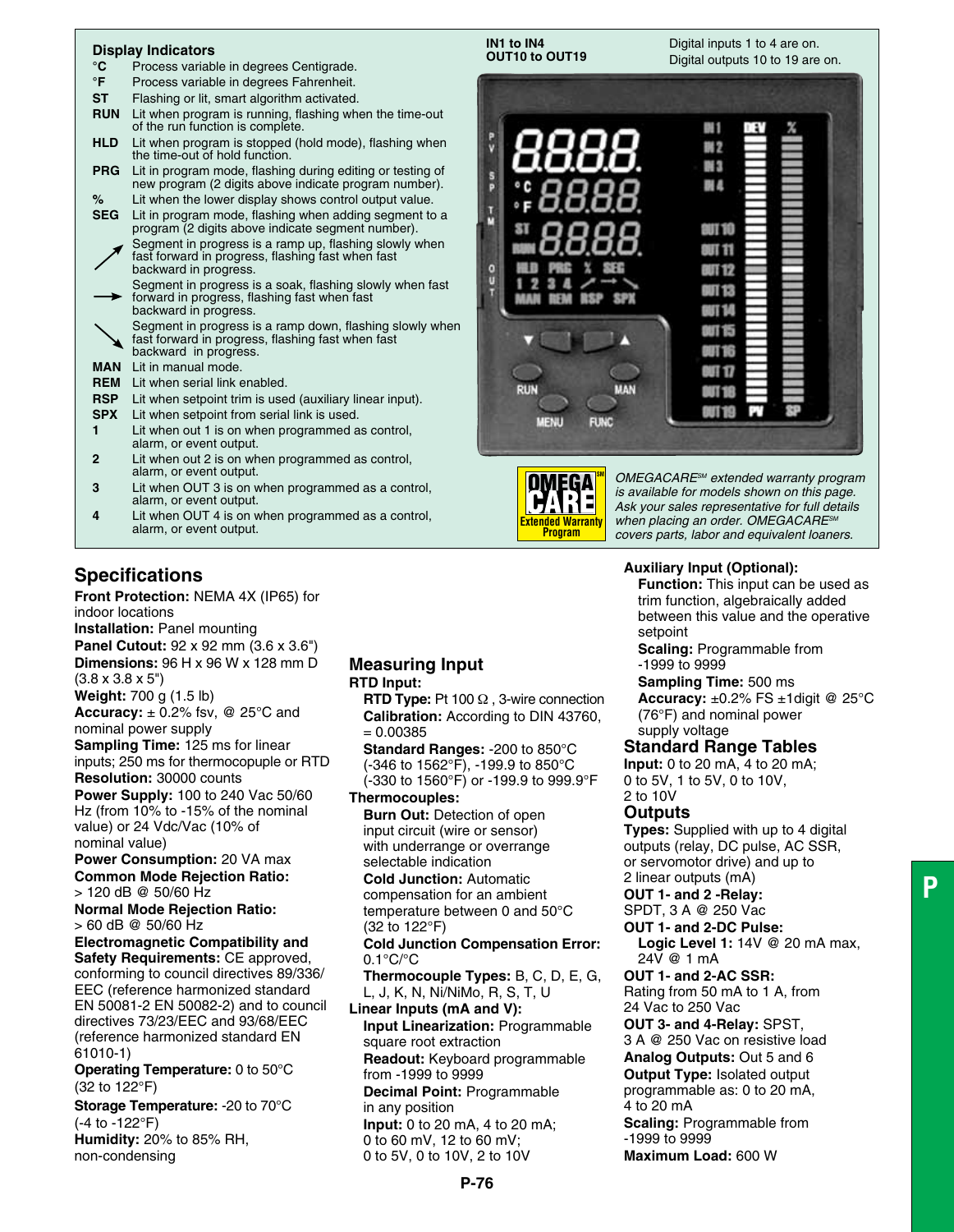# **Control Action**

**Algorithm:** PID + SMART **Types:** 

- **•**  1 control output (digital or analog output) **•**  1 control output split into
- 2 outputs (split range) **•**  2 control outputs

The outputs can be freely selected among analog, digital or servo

**Digital Output Types:**  Relay, AC SSR, or DC pulse **Analog Output Type:** Linear (20 mA) **Servomotor Output:** 2 relays interlocked **Proportional Band:** Programmable from 0.5 to 999% of the input span; setting a PB equal to 0 changes the control action to on/off

**Hysteresis (For On/Off Control Action):** Programmable from 0.1 to 10% of the input span **Integral Time: Programmable from** 1 second to 20 minutes or excluded **Derivative Time: Programmable from** 1 second to 10 minutes or excluded **Integral Preload:** Programmable

**•**  For 1 control output, from

- 0 to 100% of the output range • For 2 control outputs, from
- -100 to 100% of the heating/cooling output range

**Main Output Cycle Time:**  1 to 200 seconds

**Output Cycle Time:**  1 to 200 seconds

**Relative Secondary Output Gain:**  Programmable from 0.20 to 2.00 referred to proportional band

**Overlap/Dead Band:** Programmable, -20% (dead band) to 50% (overlap) of the proportional band

**Output Limiters:** For main and/or secondary control outputs it is possible to set:

- **•** Output high limits
- **•** Output low limits
- **•** Output max rate of rise

**Auto/Manual Mode:** Selectable by front pushbutton or logic input

#### **Alarms**

**Alarm Action:** Direct or reverse function programmable

**Alarm Functions:** Each alarm can be configured as process alarm, band alarm, deviation alarm or process alarm on the output value

**Alarm Reset:** Automatic or manual reset programmable for each alarm

**Alarm Masking:** Each alarm can be configured as masked alarm or standard alarm; this function ignores alarm conditions at startup and after setpoint change until the controller reaches setpoint the first time

### **Output Failure Detection: Model CN2121**

The models equipped with this feature are able to measure, by means of a CT, load current of 1 control output:



#### **CN2120-R1-R2 shown smaller than actual size.**

- **•**  During output "on", the control measures load current and generates an alarm condition when this current is lower than a pre-programmed threshold value (a low current shows a partial or total break down of the load or of the actuator)
- **•**  During output "off", the control measures leakage current through the load and it generates an alarm condition when this current is higher than a pre-programmed threshold value (a high-leakage current shows a short circuit of the actuator or SCR)

**Input Range:** 50 mAC **Scaling:** Programmable from 10 to 100 A (with 1 A step)

#### **Active Period:**

- **•**  For Relay Output: NO or NC programmable
- **•**  For DC Pulse Output: Logic level 1 or 0

**Servomotor Output Type:** 2 relays interlocked (out 3 and 4)

#### **Servomotor Output Type:**

- **•** Closed loop
- **•** Open loop with valve position indication only
- **•** Open loop without valve position indication

#### **Feedback Potentiometer Input:** 100 to 10 kΩ

**Servomotor Travel Time:**

12 seconds to 3 minutes **Servomotor Dead Band:** 1 to 50% of the feedback span or of the valve travel time **Serial Interface:**

**Type:** RS485 isolated **Protocol Type:** MODBUS®, JBUS **Baud Rate:** Programmable from 600 to 19200 KB **Address:** 1 to 255

**Auxiliary Power Supply Type:**  24 Vdc ± 20% not isolated **Max Current:** 25 mA

| 111011001100110010011011               |                  |              |
|----------------------------------------|------------------|--------------|
| <b>Thermocouple Type</b>               | Range °C         | Range °F     |
| PT-30% RH/PT-6% RH                     | 0 to 1820        | 32 to 3300   |
| 5% RE-W/ 26% RE-W                      | 0 to 2300        | 32 to 4170   |
| <b>W3-RE/W25-RE</b>                    | 0 to 2300        | 32 to 4170   |
| CHROMEGA <sup>®</sup> -Constantan<br>Е | $-100$ to 800    | -150 to 1470 |
| W/W26-RE<br>(j                         | 0 to 2300        | 0 to 4170    |
| J DIN                                  | $-100$ to 900    | -150 to 1650 |
| Iron-Constantan<br>J                   | $-100$ to $1000$ | -150 to 1830 |
| CHROMEGA®-ALOMEGA®<br>K                | -100 to 1370     | -150 to 2500 |
| OMEGA-P, OMEGA-N<br>N                  | -100 to 1400     | -150 to 2550 |
| Ni/NiMo PT-13%                         | 0 to 1200        | 32 to 2190   |
| <b>PT-13% RH-PT</b>                    | -50 to 1760      | -60 to 3200  |

 PT/10% RH-PT -50 to 1760 -60 to 3200 Copper-Constantan  $\vert$  -200 to 400  $\vert$  -330 to 750 **U** T DIN -200 to 600 -330 to 1110